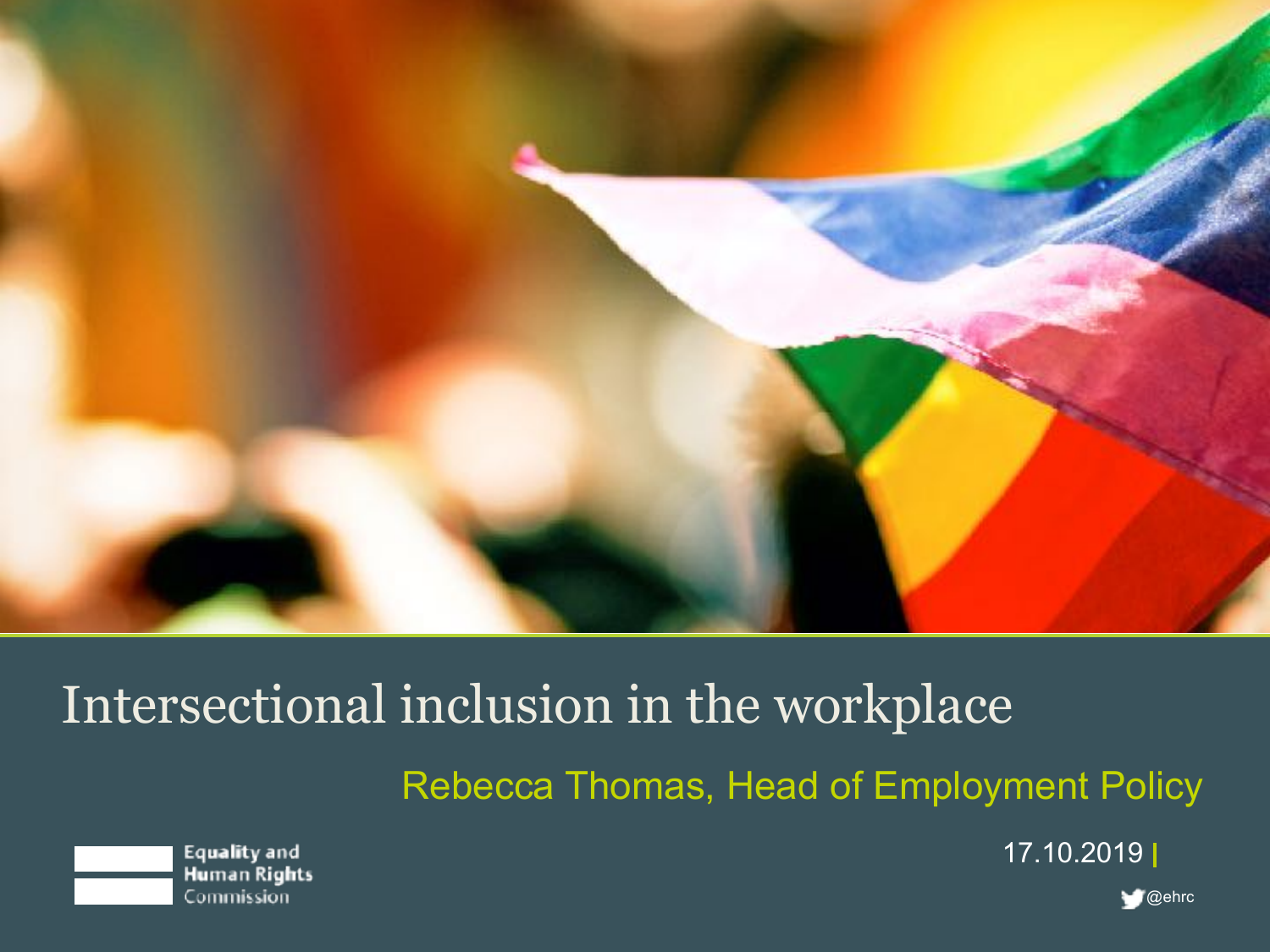# **Contents**

Role of the Commission Intersectionality in law – dual discrimination The business and ethical case for tackling dual discrimination What does good practice look like? Importance of data collection

How to turn data into meaningful action



17.10.19

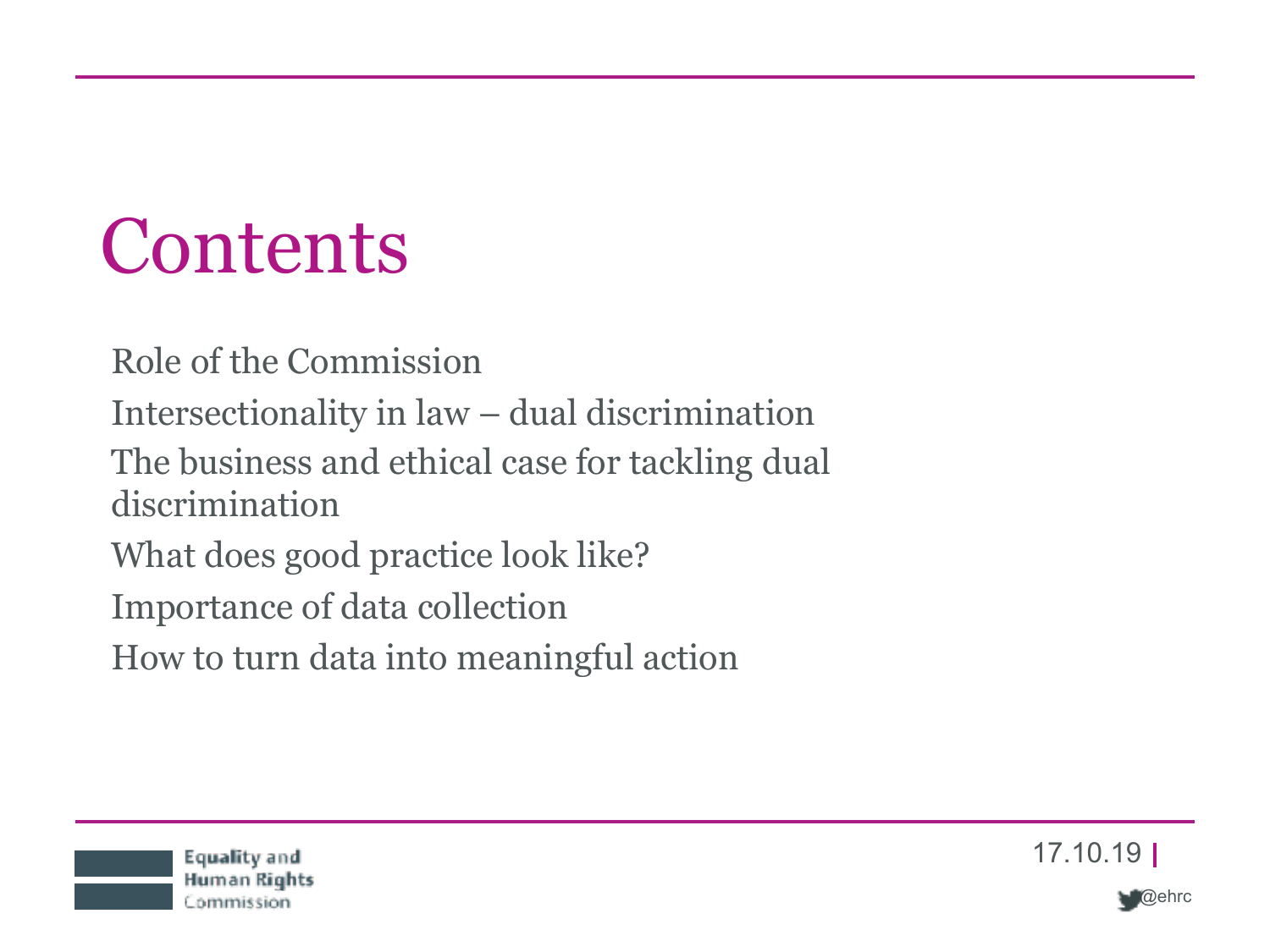#### The role of the Equality and Human Rights Commission

- •Independent statutory body established under the Equality Act 2006 working to encourage equality and diversity, eliminate unlawful discrimination, and protect and promote human rights.
- •We enforce the Equality Act 2010 and encourage compliance with the Human Rights Act 1998
- •Are accredited at UN level as an 'A status' National Human Rights Institution.
- •We are responsible for highlighting issues of concern, inform and guide good practice, engage others in solutions and influence change in employment practice.
- •Work is an important aspect of personal fulfilment, and the right to work and fair conditions at work are fundamental human rights. However, some groups face disproportionate disadvantage and discrimination at work.
- •As such, one of the Commission's priority aims is that people in Britain have equal access to the labour market and are treated fairly at work.

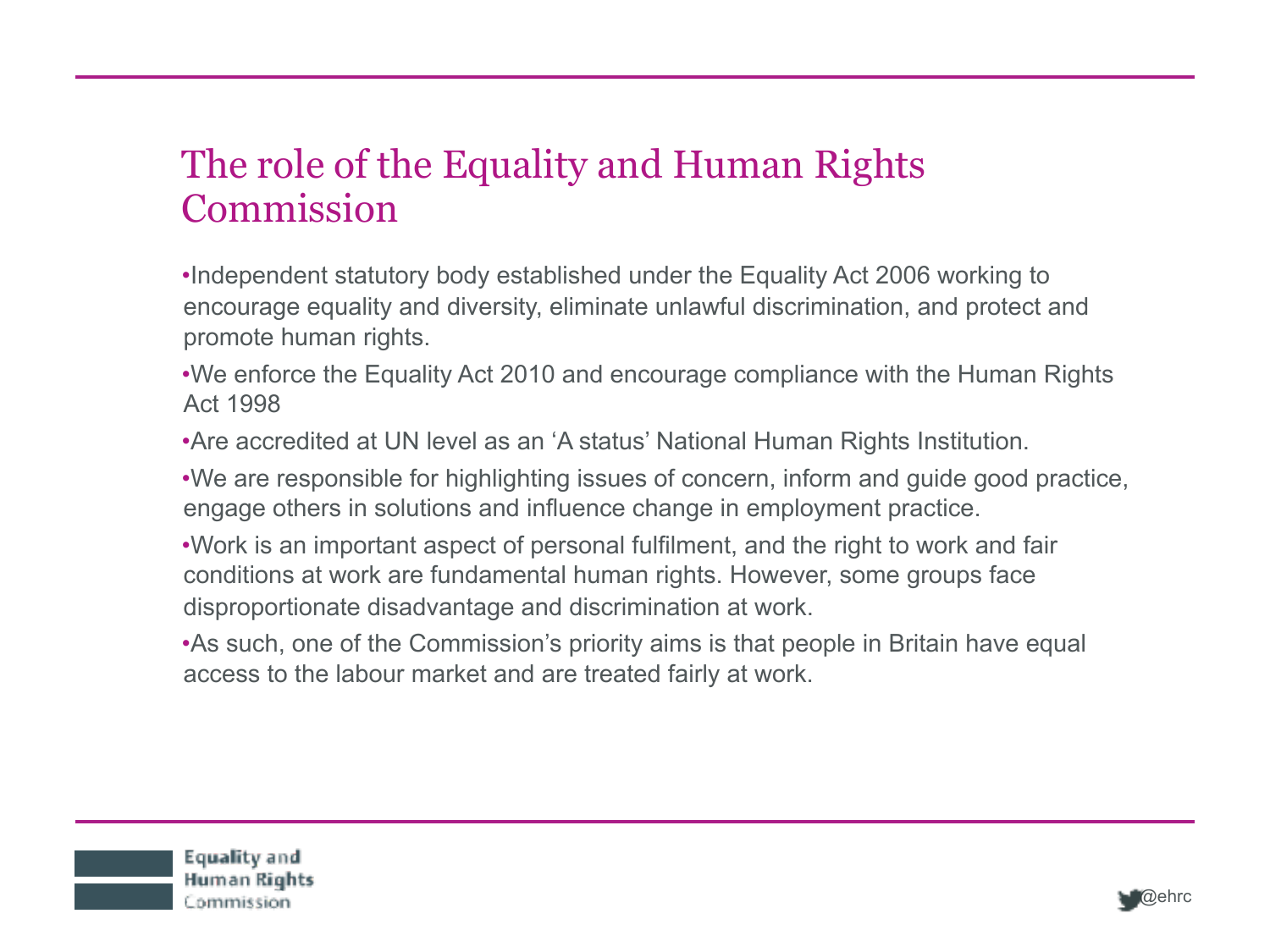### Intersectionality in law: dual discrimination

•Know that different aspects of individual's identity can affect their experiences at work

- •Domestic and EU law does cover dual or multiple discrimination
- •However protections are weak or currently not in force
	- Section 14 of the Equality Act 2010 protections would allow individuals who have been treated less favourably due to a combination of characteristics to bring a combined claim
	- However remain unimplemented since 2010 change in Government.

•EU Equal Treatment Framework calls for member states to consider a legal response for multiple discrimination

•Has been established in case law (*Parris v Trinity College Dublin*) that under EU law that there is no specific category of intersectional discrimination - discrimination needs to be proved in relation to each protected characteristic



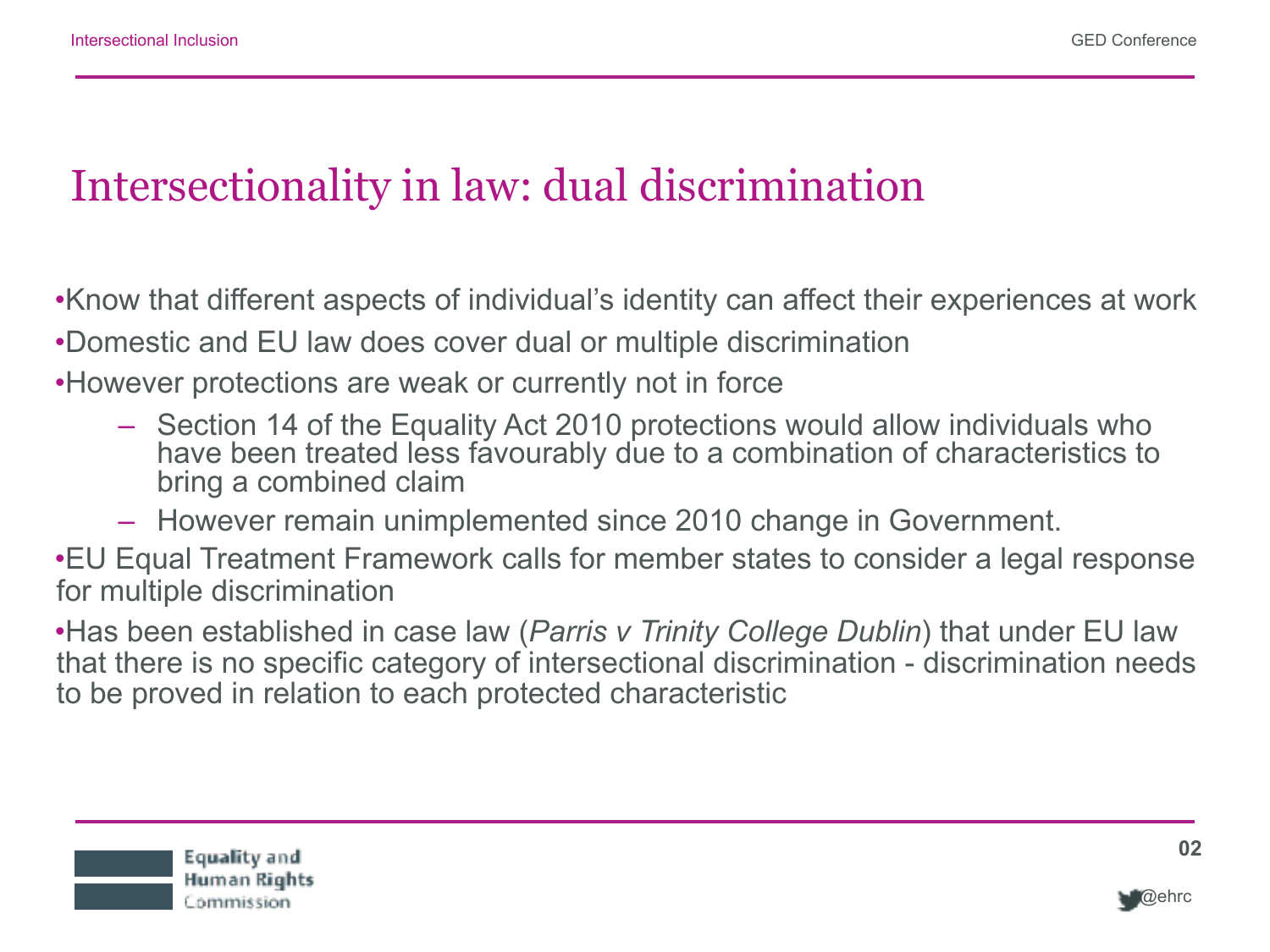### Legal Case Study: *Bahl v The Law Society, 2004*

- Similar findings in domestic case law
- Kamlesh Bahl was the first black female office holder the Law Society had ever had
- Brought claims for race and sex discrimination to tribunal, which succeeded but which was overturned at EAT
- Court of Appeal agreed it was necessary for the tribunal to consider each type of discrimination separately
- Bahl's appeal failed because the Employment Tribunal was required to consider each protected characteristic separately and make findings of fact in relation to each one, which it did not.



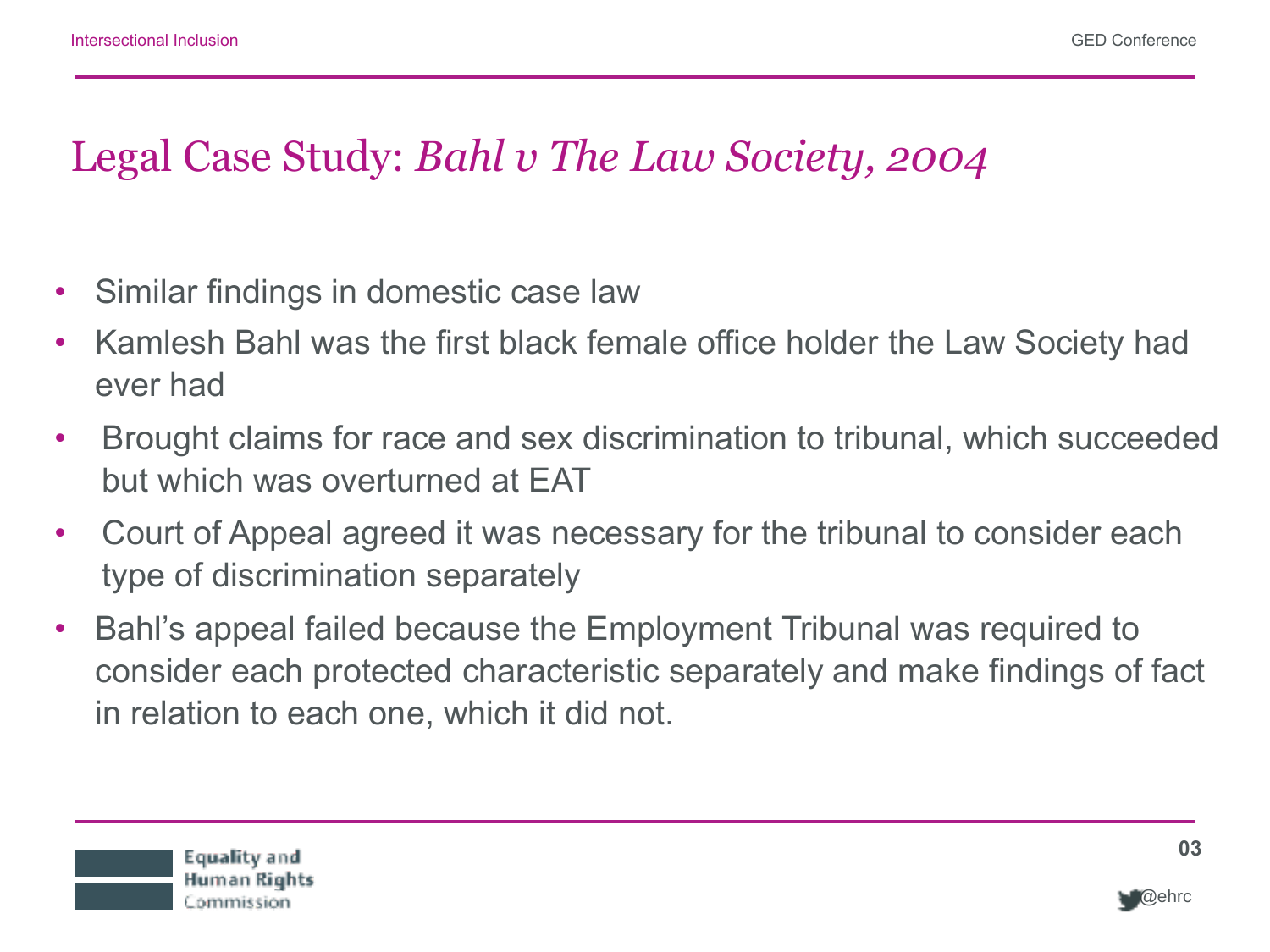

## Why tackle dual discrimination?

#### Ethical Case:

- In order to treat people fairly we need a more nuanced understanding of inequality
- Focusing on single protected characteristics don't reveal structural or systemic inequalities e.g. pay gaps or employment gaps for disabled women, or young black men
- Current lack of legal safeguards highlights need for improved employer understanding and response

#### Business Case:

- Improves performance
- Assists with retaining talent (which minimises loss of knowledge and expertise)
- Increases profitability and adds brand value
- Enhances customer focus and improves customer experience



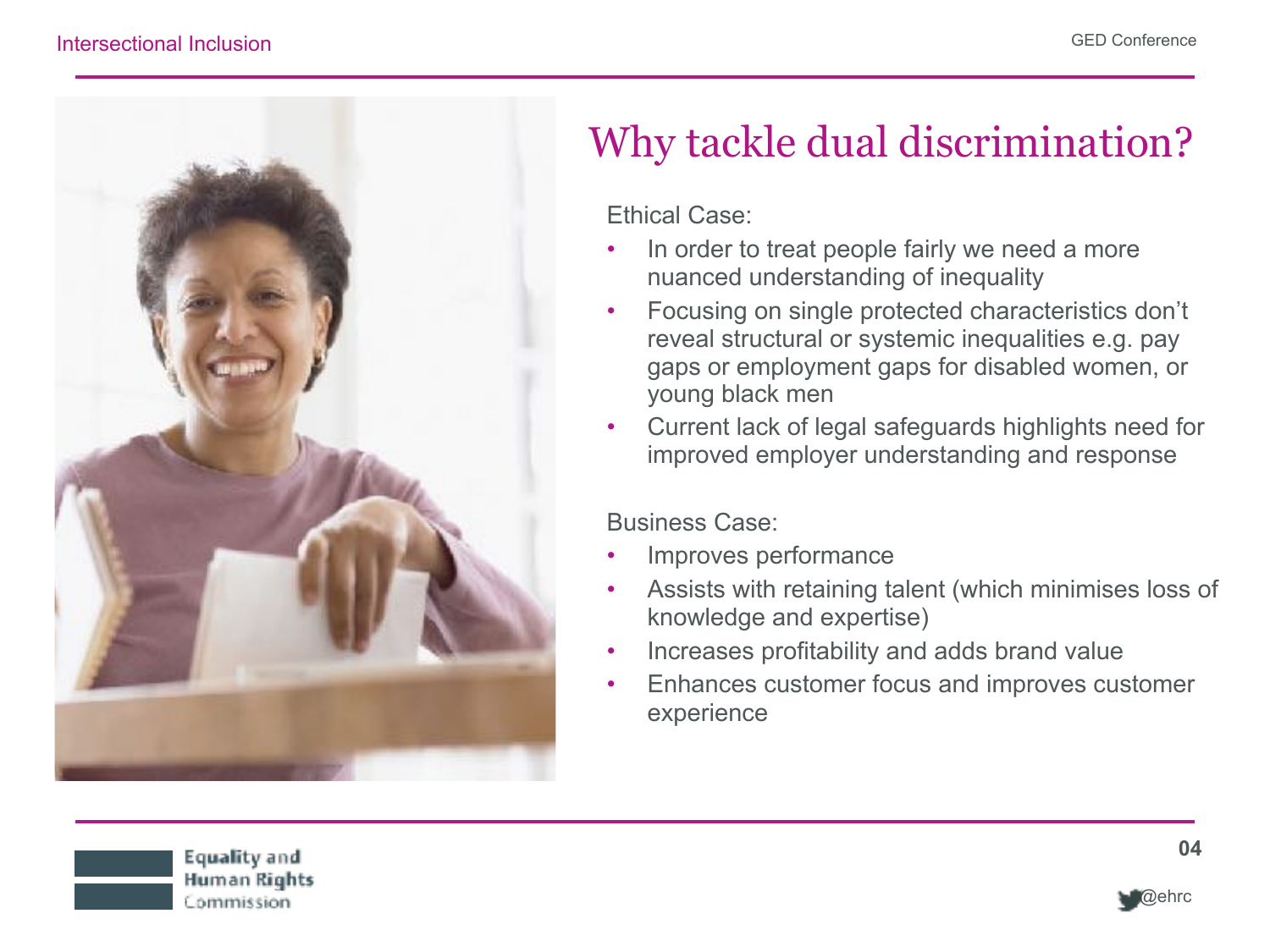# Inclusion good practice

- Inclusive recruitment practices
- Performance management
- Learning and development
- Training for managers
- Flexible working
- Positive action
- Apprenticeships
- Monitoring data



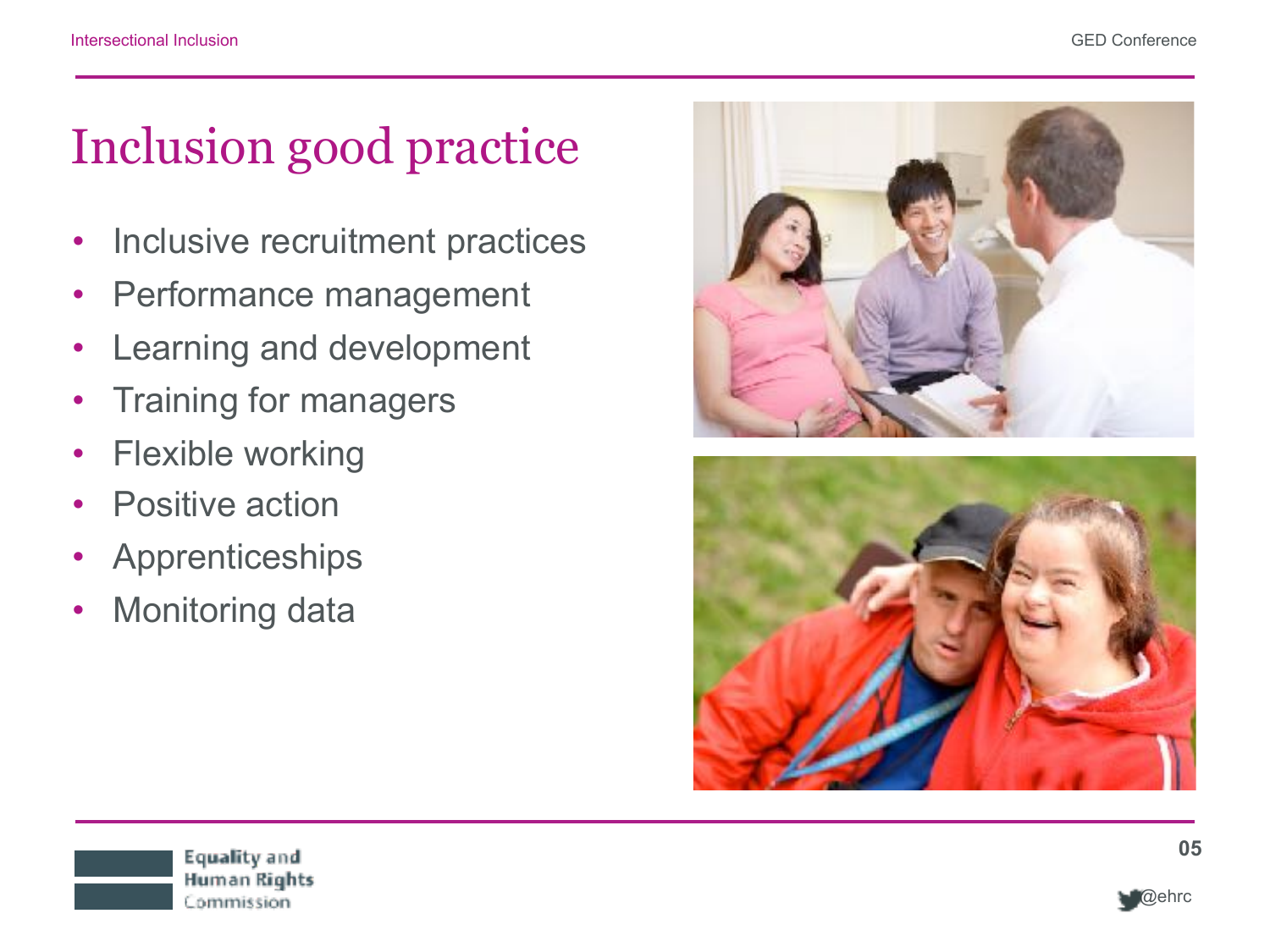## The importance of data collection

Enables employers to:

- Identify issues or barriers
- Recognise the scale of the problem
- Understand the underlying causes

Equality and Human Rights Commission

- Identify actions to address inequalities
- Use data to track progress
- Types of data to look at:
	- Recruitment processes
	- Starting pay for different characteristics
	- Promotion rates for different characteristics
	- Retention rates for particular groups
	- Proportion of employees using flexible working patterns



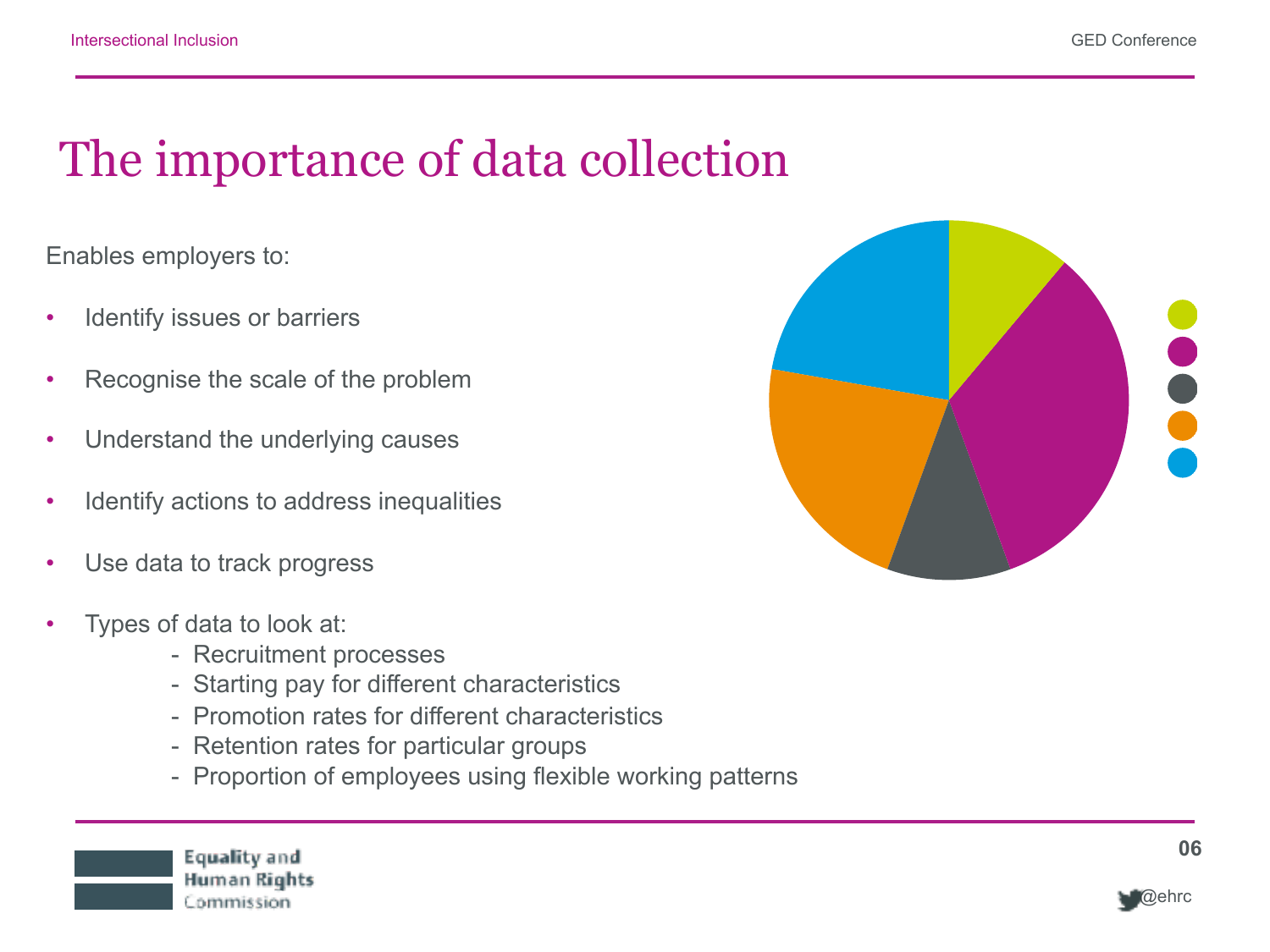#### How to turn data into action - Action Plans

- Government definition: '*a document in which the employer has considered their gender pay gap and has offered a next step to implicitly or explicitly reduce or maintain their gender pay gap'*
- Commission's definition include explicit reference to **time-bound** and **target-driven** activities based on **best practice policy**
- Commission is pushing for these to be mandatory



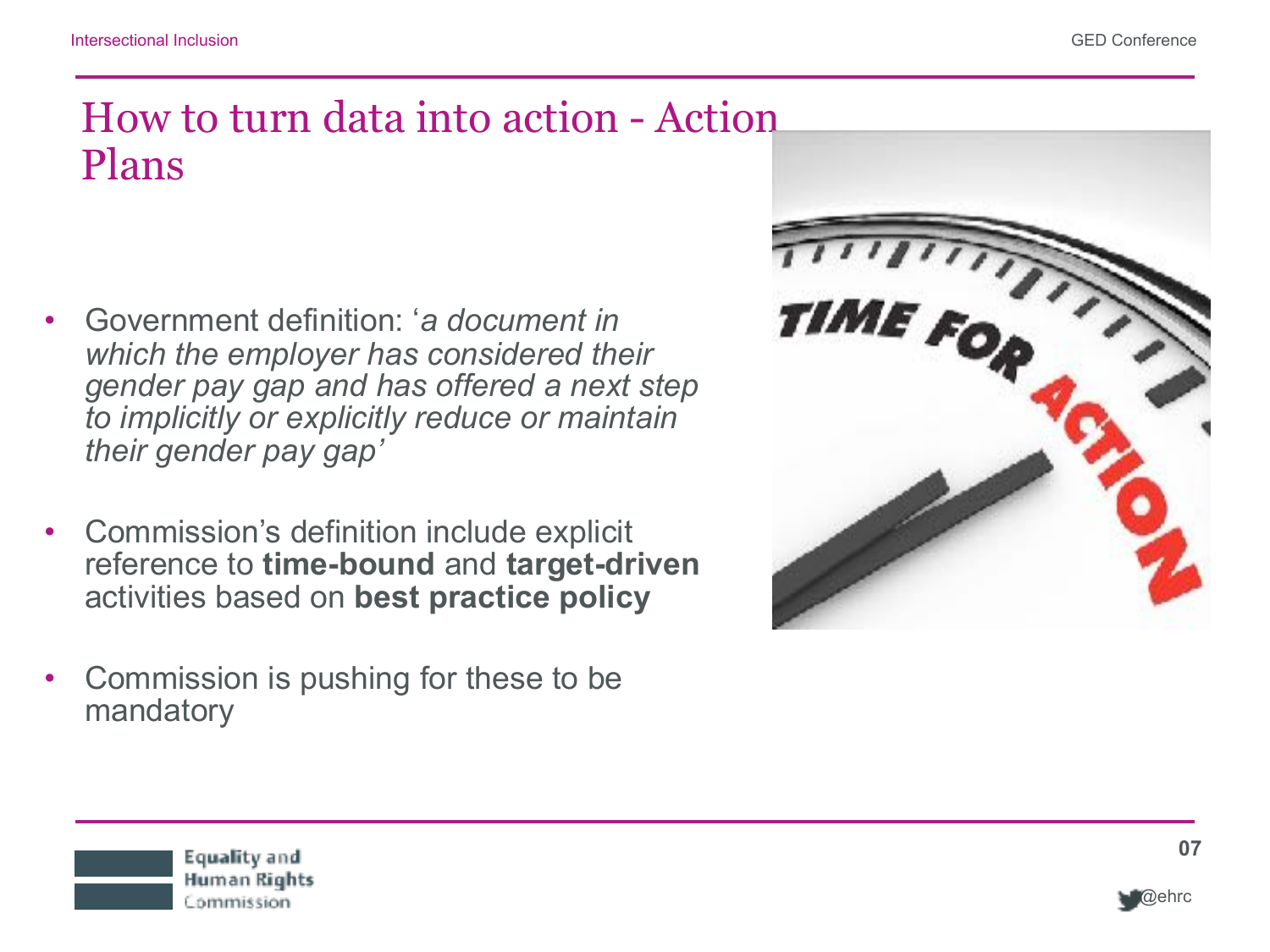#### Case study: Centrica – 2018 ICSA winners for GPG reporting

•Centrica understood importance of transparency and providing employees with a detailed account of why they had a gender pay gap and what they were doing to close it.

•Clarified difference between GPG and equal pay

- •Thought about the 'employee lifecycle' (recruitment, retention, progression)
- •Set out specific commitments on:
	- Reviewing recruitment practices
	- Inspiring young women and girls
	- Supporting parents and carers
	- Creating a women's network and offering mentoring
	- Looking at the representation of women across the whole organisation

•Also looked at measuring impact of their actions which has led them to start reviewing ethnicity pay gaps.



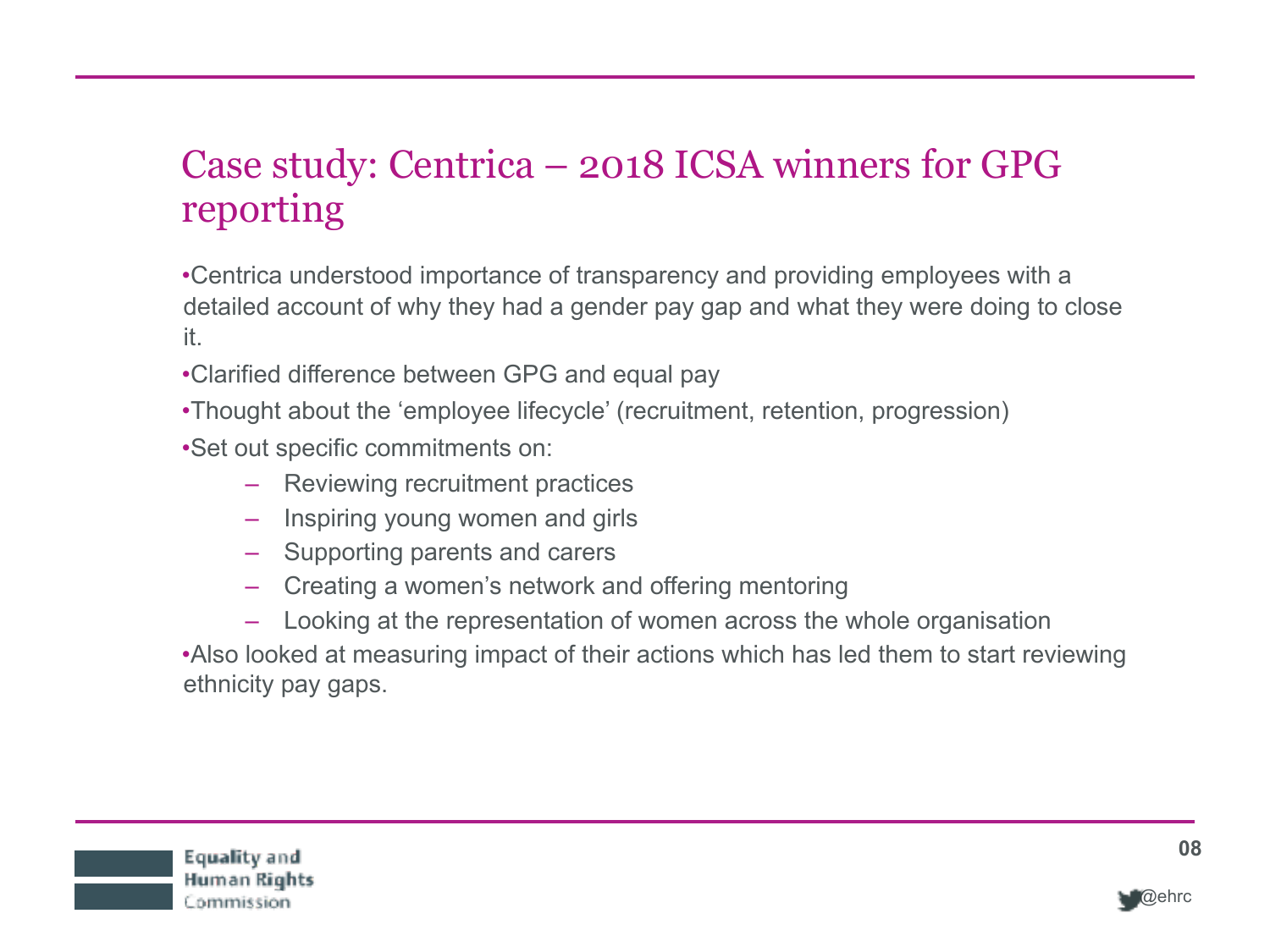## Summary

•Barriers to equal access and inclusion in the workplace vary depending on protected characteristics

- •Workforce diversity data is crucial to understanding those barriers and can provide insight into intersectional issues
- •Need time-bound, target-driven action plans in place to eliminate workplace inequalities
- •Commission has a range of practical resources and information for employers on data collection, and strategies for inclusion

•[www.equalityhumanrights.com](http://www.equalityhumanrights.com/)



Human Rights